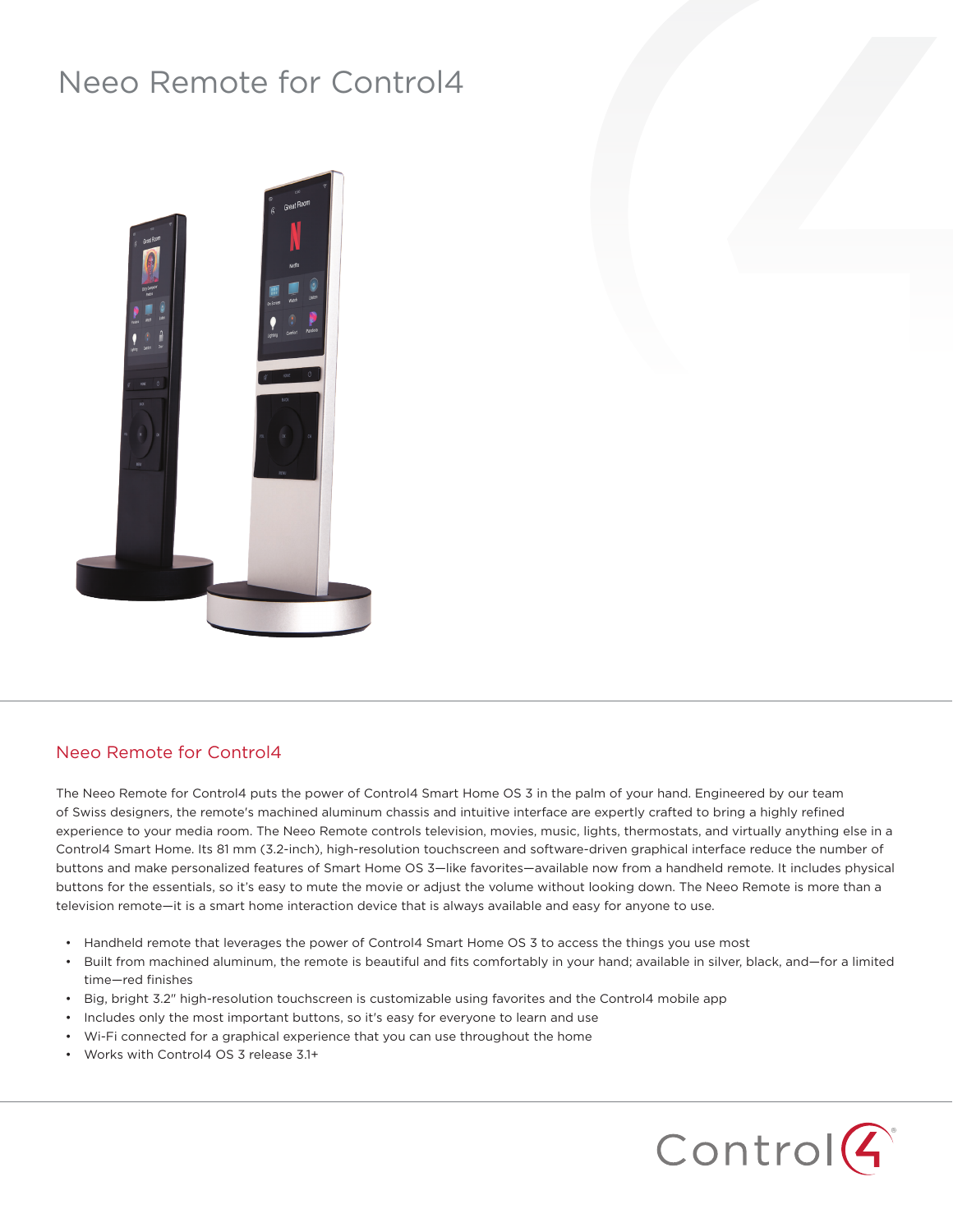## Neeo Remote for Control4

| <b>FEATURES</b>      | <b>DESCRIPTION</b>                                                                                                                                                                                                                                                                                            |
|----------------------|---------------------------------------------------------------------------------------------------------------------------------------------------------------------------------------------------------------------------------------------------------------------------------------------------------------|
| Model SKU<br>Colors  | NE-RMT<br>Silver<br><b>Black</b><br>Red (limited edition, available while supplies last)                                                                                                                                                                                                                      |
| Display              | • Ultra-thin bezel<br>• 81 mm (3.2 inches) (diagonal)<br>• LED backlit<br>• Widescreen<br>• Multi-touch display with IPS technology<br>• 480-by-800-pixel resolution at very high<br>density of 291 ppi<br>• Fingerprint-resistant coating<br>• Fully laminated<br>• Unique multilayer design for thin bezels |
| Ports and interfaces | • WiFi (802.11b/g/n)<br>• Accelerometer<br>• Charging connector (gold plated)                                                                                                                                                                                                                                 |
| System               | • ARM® Cortex® M4 single-core @ 168 MHz<br>• Running extremely efficient OS<br>• Intelligent power management<br>$\cdot$ 64 MB RAM                                                                                                                                                                            |
| System requirements  | • Control4 OS 3.1.0 or newer<br>• WiFi (802.11b/g/n) 2.4 Ghz wireless network                                                                                                                                                                                                                                 |
| Power                | • 1270 mAH Li-ion battery<br>• External 10W charger (included)<br>• Charging via docking station (included)                                                                                                                                                                                                   |
| Size and weight      | • Remote: 182 × 49 × 9 mm (7.15 × 1.91 × 0.37 in.)<br>• Remote weight: 125 g (4.41 oz.)<br>• Base: 16 × 70 mm (0.63 × 2.76 in.)<br>• Base weight: 355 g (12.52 oz.)                                                                                                                                           |
| Included in the box  | • NE-RMT Neeo Remote for Control4<br>• Docking station<br>• 10W power supply (includes power cord)<br>• Documentation                                                                                                                                                                                         |
| Environmental        | • Operating temperature: 0 to 35 °C (32 to 95 °F)<br>• Storage temperature: -20 to 45 °C (-4 to 113 °F)<br>• Relative humidity: 10-90% non-condensing<br>• Avoid direct sunlight                                                                                                                              |



NEEO REMOTE USER GUIDE **Taribu** ctrl4.co/neeo-ug



| $\Box$         | 12:00       | Ŵ.        |
|----------------|-------------|-----------|
|                | Channels    |           |
| abc            | ABC TV      | ⟩         |
| <b>SPORTS</b>  | NBC         | $\rangle$ |
| <b>25FN</b>    | ESPN 2      | ١         |
| HBO HBO        |             | ١         |
| <b>HISTORY</b> | History     | ١         |
|                |             |           |
| 4              | <b>HOME</b> | ტ         |